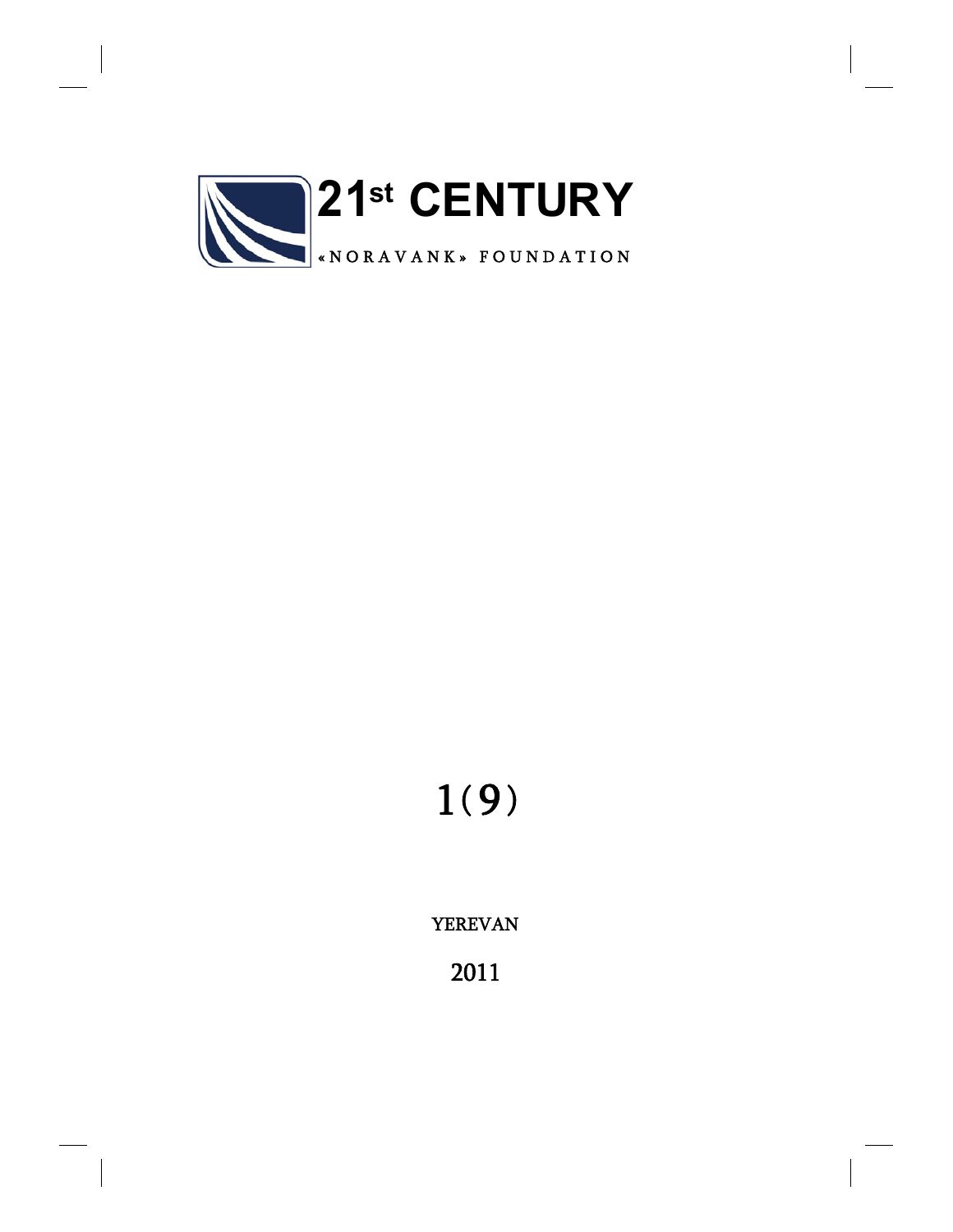### «21st CENTURY», № 1 (9), 2011 **E.Danielyan**

Armanum, Hayasa and Nairi, correspondingly, in the Akkadian, Hittite and Assyrian cuneiform inscriptions of the  $3<sup>rd</sup>$  and  $2<sup>nd</sup>$  millennium BC. It has been testified by the Egyptian, Mittani, Kassite and Assyrian seals and seashells of that period discovered in archeological excavations on the territory of Armenia [12, էջ 64-65; 13, էջ 43-44].

City of Susa (the ancient capital of Elam, and later the winter quarters of the Achaemenids) in the Persian Empire [14, III, 140, V, 49, 53] and the Lydian capital Sardes in western Asia Minor were connected by the Royal Road that passed through southwestern regions of Armenia [14, V, 52]. From ancient times Armenia was connected with lands of Mesopotamia through waterways as well. Herodotus (c.484 BC – c.425 BC) provided information on navigation from Armenia to Babylon by Euphrates and Tigris rivers: "The city (Babylon  $- E.D$ ) is divided into two portions by the river which runs through the midst of it. The river is the Euphrates, a broad, deep, swift stream, which rises in Armenia… the Tigris has its source in Armenia" [14, I, 180, V, 52]. Herodotus describes: "The boats which ply on the river and go to Babylon are round, and all of skins. They make these in Armenia, higher up the stream than Assyria. First they cut frames of willow, then they stretch hides over these for a covering, making as it were a hold; they neither broaden the stern nor narrow the prow, but the boat is round, like a shield. They then fill it with reeds and send it floating down the river with a cargo; and it is for the most part palm (date palm  $-$  *E.D.*) wood casks of wine. Two men standing upright steer the boat, each with a paddle, one drawing it to him, the other thrusting it from him…When they have floated to Babylon and disposed of their cargo, they sell the framework of the boat and all the reeds. The hides are set on the backs of asses, which are then driven back to Armenia, for it is not by any means possible to go upstream by water, by reason of the swiftness of the current. It is for this reason that they make their boats of hides and not of wood. When they have driven their asses back into Armenia, they make boats in the same way" [14, I, 194].

Armenia's strategic location in Western Asia had secured an important role for it in the global trade, especially in the *Silk Road* international system that has been prominent since long ago. Known for its urban development traditions, Armenian kingdoms experienced an upturn distinctly during the reigns of Sarduri I (845 BC – 825 BC), Ishpuini (825 BC – 810 BC), Menua (810 BC - 786 BC), Argishti I (786 BC – 764 BC) and other kings of the Kingdom of Ararat (Urartu) or Van, the Ervandians (VI - III cc. BC) and the Artashesians, particularly, Artashes I (189 BC – 160 BC), king of the Kingdom of Great Armenia, and especially Tigran II the Great (95 BC - 55 BC), King of Kings of the Armenian Empire. Capital cities Van (as well as Erebuni - the present capital Yerevan), Armavir, Artashat, Tigranakert, as well as other newly built cit-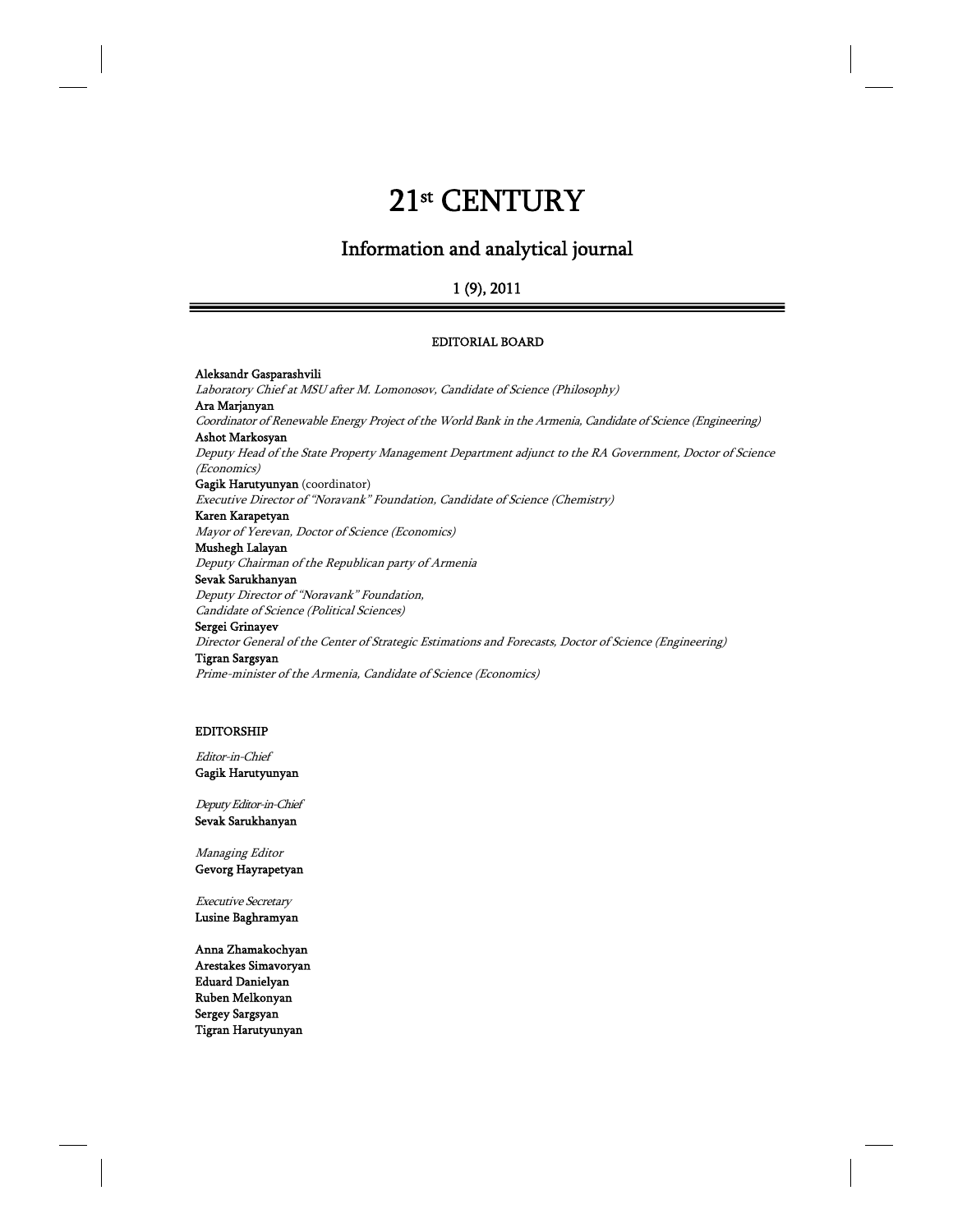ies (in Artsakh, Goghtan and others) also named after Tigran II the Great confirm the high level of the Armenian architecture coming since antiquity. Activities of Tigran II the Great, emanating from millennia-long civilizational developments, expanded over most of the Western Asia that was incorporated in the Armenian Empire [15, էջ 3-12]. Tigran the Great took the control over the *Silk Road* portion from the borders of India to the commercial ports in Cilicia Pedias, Syria and Phoenicia [16, XIV, 5, 2].

The early medieval Armenian educational and scientific system attached much importance to geography and cosmography. Ashkharhatsuyts (Geography) of the  $5<sup>th</sup>$ century, authored by Movses Khorenatsi and later continued and edited by Anania Shirakatsi (Anania of Shirak) in the  $7<sup>th</sup>$  century, informs about navigation on Indian, Greek (Mediterranean), and Vrkanits (Caspian) seas. Ashkharhatsuyts data on natural resources and ethnic composition of India [17, pp. 266, 274, 308-310] confirm the existence of Armenian-Indian relations since old times. In his Cosmography Anania Shirakatsi provides interesting information about navigation by the stars. He writes that the stars called *Yerknibever* (Pole Star) and *Sayl* (the Wain) in Ursa Major constellation were visible pointers for the seafarers [17, էջ 96].

Along the *Silk Road* passing through Armenia such cities as Jugha, Nakhijevan, Karin, Manazkert, Dvin flourished in early Medieval Ages, as well as Ani, capital of the Armenian Bagratids in the  $10<sup>th</sup>-11<sup>th</sup>$  centuries [18, c. 70-71; 19; 20], which were large centers of science, education and culture, crafts [21] and commerce.

Navigation among Armenians developed intensively in the 12<sup>th</sup>-14<sup>th</sup> centuries, when the Armenian Principality and later the Kingdom of Cilicia became a maritime state with navy and commercial fleet that was involved in the sea trade system of the Mediterranean [22; 23, с. 400]. Cilician Armenia was a sea gateway to the European ports for the *Silk Road* coming from China and India. It also introduced progressive changes to the international maritime law.

A number of European countries used to take advantage of *Jus naufragii* (*Jus* litoris) which allowed the lord of a territory to seize the cargo, crew and passengers washed ashore from the wreck of a ship along its coast. This law was also exercised in coastal countries of the Eastern Mediterranean. As Yu. Barseghov mentions, the Byzantine Empire had issued decrees in 1290 and 1320 protecting the shipwrecked Barcelonans, France did the same in 1227 and 1461 for Italians, and later for the Flemish, Dutch and Brabantians, but these were most of the times to no avail and it was impossible to prevent robbery [24, с. 100-101]. In Cilician Armenia the struggle against Jus naufragii was more profound and persistent.

In 1184 Mkhitar Gosh condemned this practice in his *Datastanagirk* (The Law Code), warning to keep away from that "if it happens that our nation possesses the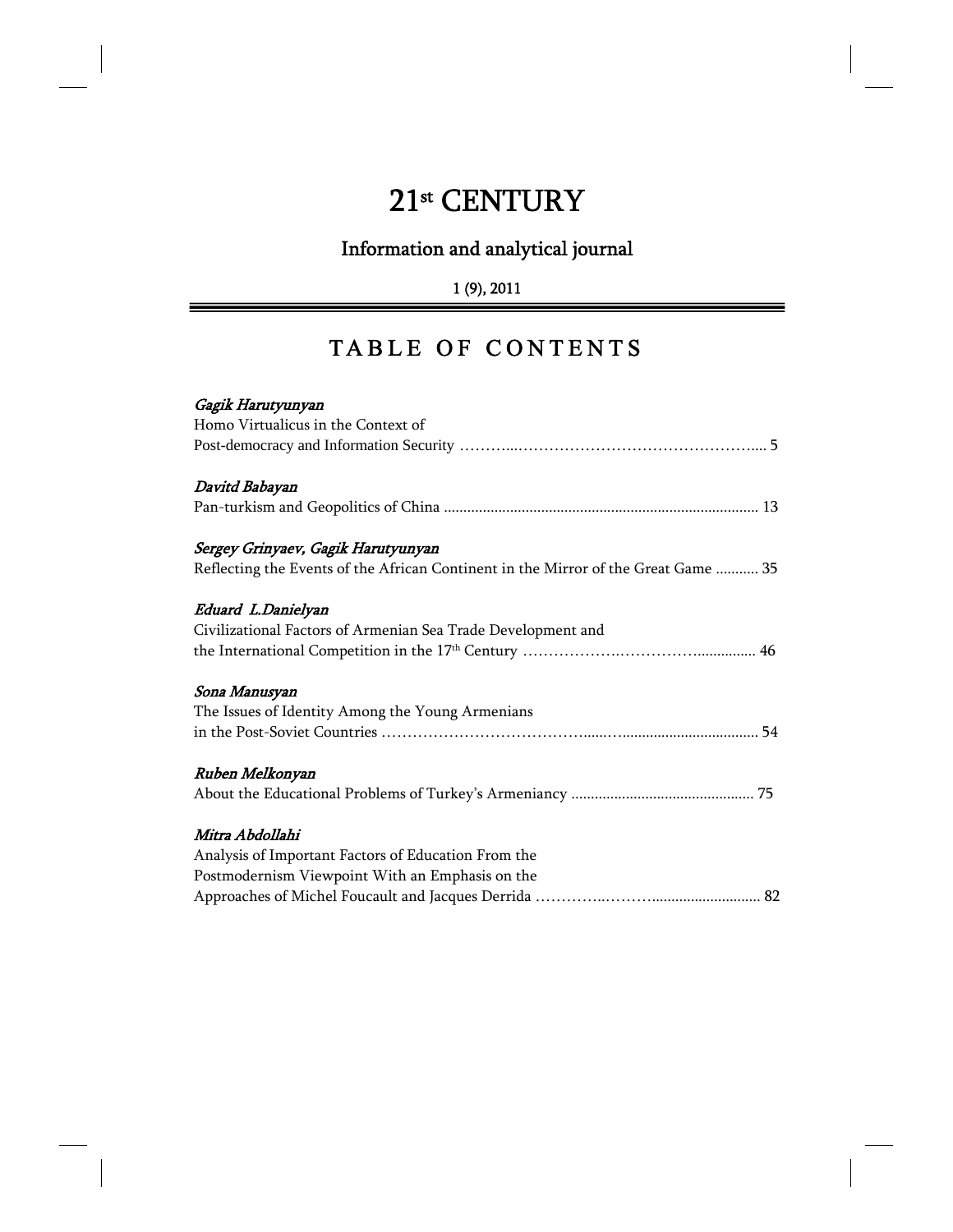sea" [25,  $\zeta$  415]. Yu. Barseghov noted that from partial restrictions of the  $10^{th}$ -11<sup>th</sup> centuries to international agreements and conventions of the  $19<sup>th</sup>-20<sup>th</sup>$  centuries, it

took a millennium to eliminate the *Jus naufragii*. As the researcher notes in this regard, the clauses of Armenian *Datastanagirk* compare favorably to similar legislations of other countries not only by predating them chronologically, but also in terms of progressive contents [24, с. 95-98,103].

The king of the Kingdom of Cilician Armenia Levon II the Magnificent (1198- 1219) struggled against piracy and applied great efforts to eradicate the Jus naufragii. First time the rejection of *Jus naufragii* took the form of an international legal standard in 1201. King Levon abandoned then the "right of shipwreck" in relation to the Republic of Venice, as he did earlier for the Genoese [24, p. 105]. Application of this legal standard in Cilician Armenia was further developed during the reigns of Hethum I (1226-1269) and Levon III (1270-1289) [26, pp. 106, 110, 126; 24, pp. 105- 106]. Cilician Armenia was a law-abiding and reliable partner in sea trade, which is corroborated by numerous references in commercial documents signed in the European and Middle Eastern ports of the Mediterranean.

Armenian seafarer merchants also actively participated in the "Manila trade", establishing business relationship with the Portuguese in the Indian Ocean, especially after the discoveries of Dias and Vasco da Gama. Interestingly, back in the 16<sup>th</sup> century the Portuguese poet Luís de Camões wrote in his *The Lusiad: or, the* Discovery of India: "And those who cultured fair Armenia's lands, Where from the sacred mount two rivers flow, And what was Eden to the Pilgrim shew," referring to the Biblical Paradise, sacred Mount Ararat and headwaters of Euphrates and Tigris rivers [27, p. 118].

The role of Armenians in the "Manila trade" grew in the 17<sup>th</sup> century. Jean-Baptiste Tavernier, a French merchant and traveler, states that at the time "there was no type of commerce that Armenians were not involved in" [28, vi, pp. 158-159, Appendix, pp. 76-77; 29, с. 73-78], whereas François Martin, the Commissary of the French Government mentions that other than the Portuguese, "Indian and Armenian merchants were allowed access to Manila" [30, p. 125]. English documents recorded in 1711-1714 in Madras indicate that the Armenians controlled half of the Indian private trade with Manila and China. Having thoroughly studied the participation of Armenian seafarer merchants in the "Manila trade", Yu. Barseghov has come to a conclusion that in practice, only Armenian merchant ships had access to Manila, because England, France and Netherlands most of the time were at odds with Spain. At the same time, the English, French, Dutch, Portuguese and Spanish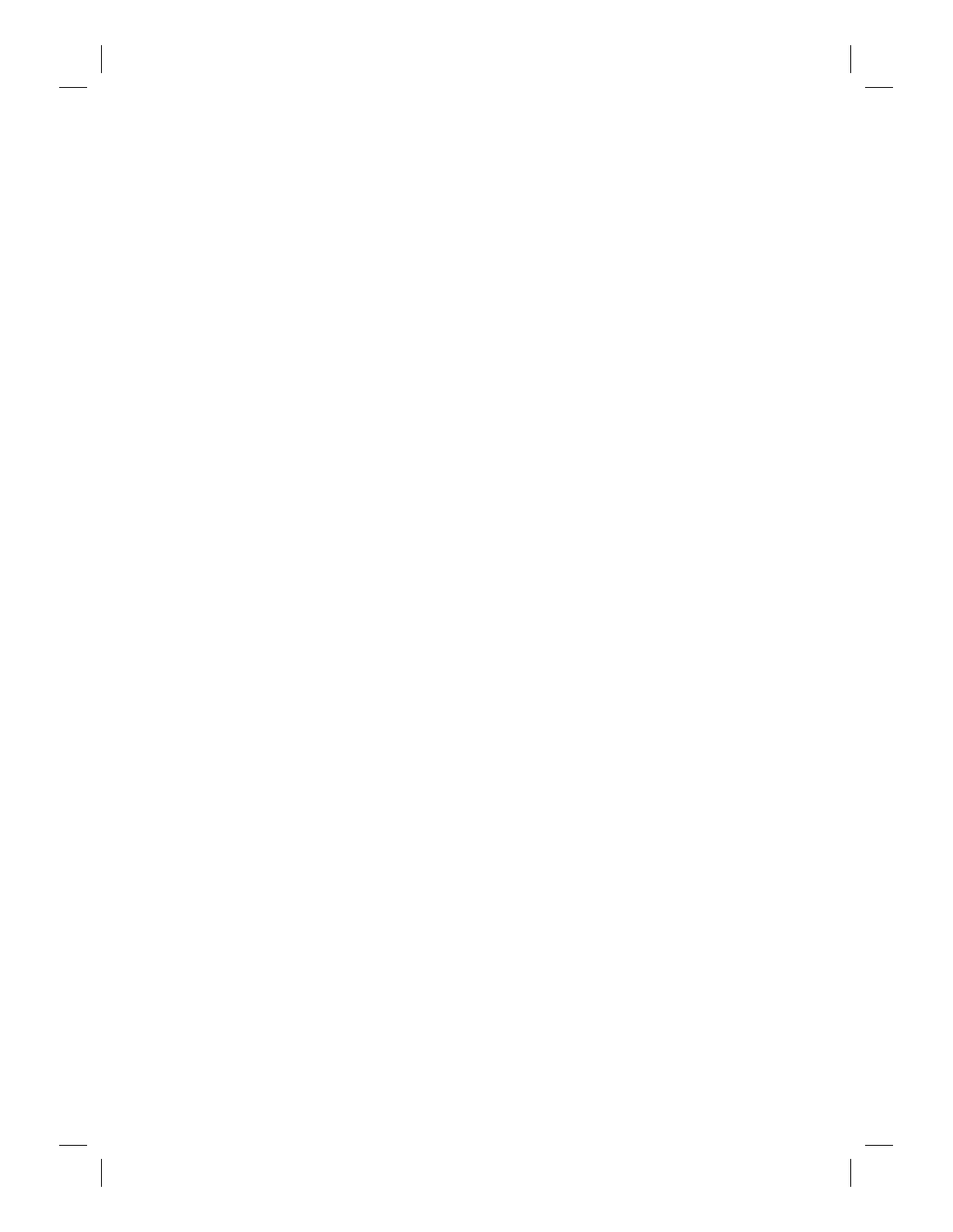made use of services provided by the Armenian merchants. Records made at Fort St. George of Madras indicate that vessels flying Armenian colors traveled from Madras, Surat, Bombay, Calcutta and other ports to Manila. Khoja Minas, Khoja Stepan Mark, Hovhannes Markar were among the owners of the ships traveling between Surat and Manila [31, p. 169; 29].

During the Ottoman–Persian Wars of the  $16<sup>th-17<sup>th</sup></sup>$  centuries the demographic and economic situation in Armenia deteriorated due to both destructive Ottoman raids and the "great deportation" forced by Shah Abbas I of Persia, when the ancient Armenian economic and cultural center Jugha and some other settlements were devastated. In order to enrich his treasury, Shah Abbas embarked on turning the direction of Western Asian trade toward Persian Gulf [32, էջ 325]. Out of his own interests, he awarded priveleges to the Armenian merchants deported from Old Jugha to New Jugha, which was granted a right of autonomy. The problems related to New Jugha have been thoroughly studied by Leo, A. Hovhannisyan, L. Khachikyan, H. Papazyan, V. Baiburtyan<sup>1</sup>, Sh. Khachikian and other researchers.

After establishment of New Jugha, using the silk trade routes the Jugha merchants' or khojas' capital [34] penetrated, on one hand, through Caspian-Volga basin waterways into Russia and further to Europe, and on the other hand, through Iran into India. In both cases sea shipping played an important role.

 In the 16th-17th centuries the sea trade from Baku and Astrakhan was controlled mainly by Armenians [35, էջ 442; 36, с. 274; 37], and was further boosted owing to Armenian merchants of New Jugha as a result of conclusion of the 1667 and 1673 Russian-Armenian trade agreements<sup>2</sup>.

The first signs of competition between the Armenian merchants and European companies surfaced when the Russian Empire, aiming to protect its domestic markets, revoked English East India Company's privileges of maintaining connection with Iran through Russia. In effect, the monopoly to use this route for international trade remained in hands of the Armenian merchants. Meanwhile, Spaniards and Italians competed with the Dutch and English, whereas the neutral political stance of the Armenian merchants rendered an opportunity to cooperate with different parties.

<sup>&</sup>lt;sup>1</sup>V. Baiburtyan, in his studies of the New Jugha Armenian community's role in the 17<sup>th</sup> century trade relations between Iran and European countries deliberated also on the previous periods, particularly the Armenian merchants' silk shipments in 1580 from the Persian Gulf to Spain and Portugal via oceanic routes [33, էջ 31-33]

<sup>2</sup> Sh. Khachikyan revised the traditional view that the Armenian Trading Company of New Jugha was the signatory of the 1667 agreement, and came to a conclusion that Stepan Ramadanski and Grigor Lousikov who signed the agreement were authorized representatives of the New Jugha self-governing bodies [38, էջ 24-25]. Her investigations of genealogical trees of the Armenian nobility settled in New Jugha deserve a special attention, particularly those of Aghazarian family, later named Lazarian, descending from son of a Nakhijevan native Manouk [39, VII]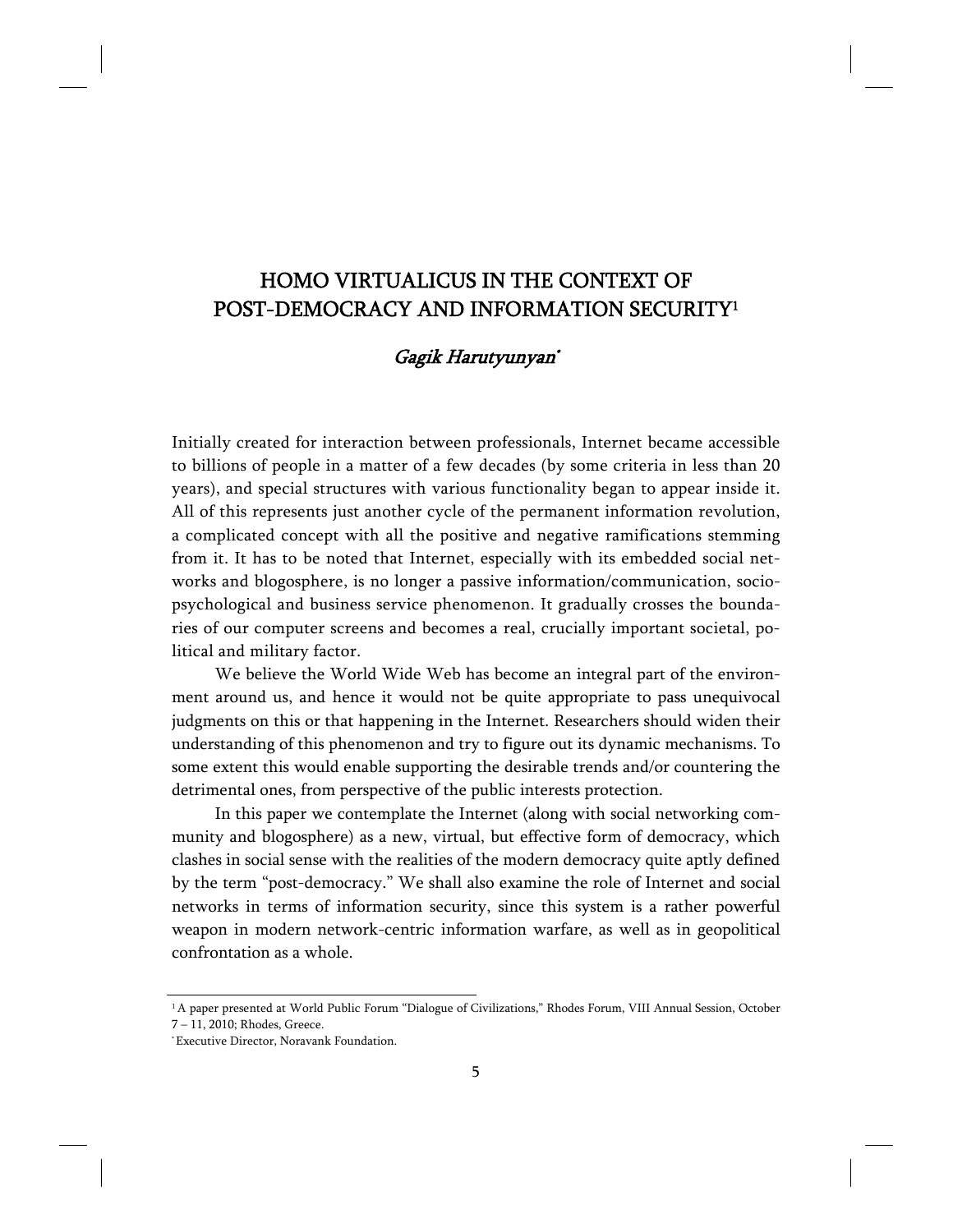Armenian-Dutch trade relations were most successful, leading to strengthening of the Armenian Diaspora community in Amsterdam which is known for its great cultural achievements, particularly in Armenian printing. For instance, thanks to the efforts of the Vanandetsi family, in 1695 the *Sharaknots* (Armenian Hymnals), Hamatarats Ashkharhatsuyts (The World Atlas), History of Armenia by Movses Khorenatsi and other publications were printed [32, էջ 616-617]. The role of Jugha Armenians' capital in the national matters has been remarkable over the centuries. Covering numerous Armenian centers in Iran and India, Armenia, Russia, Italy and elsewhere in Europe, this capital had much greater significance than that of mere benevolence. Several centuries of development of the Armenian scientific, educational and cultural cause among the Armenian communities in India eventually led to maturation of a plan (in the late  $18<sup>th</sup>$  century) devised by Armenian patriots of Madras for liberation of the Motherland, both Western and Eastern Armenia.

According to Constandine Jughayetsi's late  $17<sup>th</sup>$  century textbook Askharhazhoghov girq, Armenians were involved in artisanship and commerce in dozens of Indian trade and crafts centers [32, էջ 335, 337, 447; 38, էջ 11]. The use of "maritime loan" was widespread in the Indian sea trade, information about which has been preserved in relation to the Armenia khojas' capital [38, էջ 161-167].

The English, French and Danish East India Companies initially availed themselves of the opportunities provided by Armenian commercial methods and trade relations, especially in India. They made huge profits as Armenians initially tended to rent European vessels. The 1688 agreement between Khoja Kalantar and London traders' company guaranteed the rights and privileges of the Armenian merchants in India. Over the time Armenians bought and built their own ships, thus becoming competitors to the European merchants. For instance, two high-class merchant ships of Hovhan and Hovsep Markarians, "New Jerusalem" and "Sancta Cruz" fell victim to piracy [40, с. 62-69]. Yu. Barseghov remarked that the centuries-long history of Armenian sea trade is also a dramatic saga of a struggle against European piracy, as the Armenians promoted progressive principles of establishment of free seafaring and open seas policies [41, с. 35-42].

The fate of "Quedagh Merchant" is similar to those of Armenian merchant ships fallen victim to piracy [42, с. 70-73]. Discovery and study of its wreckage off Catalina Island, Dominican Republic [43; 44, pp. 47-49; 45] is a valuable contribution to the assessment of the Armenian legacy in the world history of merchant shipping.

### October, 2010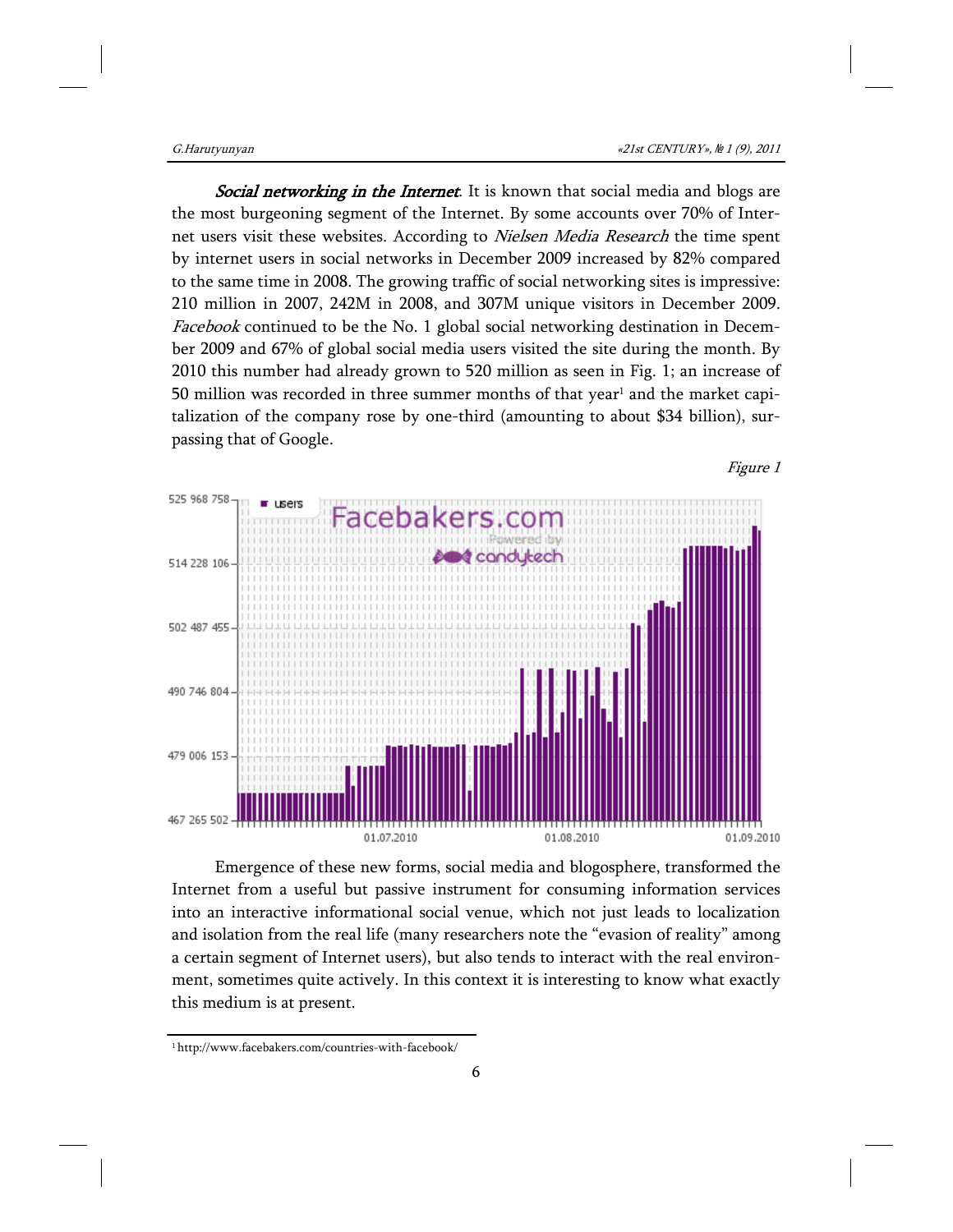## References and Literature

- 1. Дитмар А.Б., Рубежи ойкумены, М., 1973.
- 2. Дитмар <sup>А</sup>.Б., От Птолемея до Колумба, М., 1989.
- 3. Danielyan E.L., Le consequence politique de la position stratégique de l'Arménie dans l'économie du mond ancient et medieval. – "Armeniaca", etudes d'historie et de culture arméniennes, Provence, 2004.
- 4. *Dixon J., Cann J. and Renfrew C.*, Obsidian and the Origins of Trade. «Scientific America», 1968, N218.
- 5. Landsberger B., Assyrische Handelskolonien in Kleinasien aus dem dritten Jahrtausend, Leipzig, 1925.
- 6. Հայ ժողովրդի պատմություն, հ. I, Երևան, 1971:
- 7. David M. Lang, Armenia Cradle of Civilization. London, 1970.
- 8. *Kramer S.N.*, Enmerkar and the Lord of Aratta: a Sumerian Epic Tale of Iraq and Iran, Philadelphia, 1952.
- 9. *Պետրոսյան Լ.Ն.,* «Հայ ժողովրդի փոխադրամիջոցներ», «Հայ ազգաբանություն և բանահյուսություն» ժողովածու, 6, Երևան, 1974:
- 10. Kavoukjan M., Armenia, Subartu and Sumer. The Indo-European Homeland and Ancient Mesopotamia, Montreal, 1987.
- 11. Մովսիսյան <sup>Ա</sup>., Հնագույն պետությունը Հայաստանում. Արատտա, Երևան, 1992:
- 12. Փիլիպոսյան <sup>Ա</sup>., Հայկական լեռնաշխարհի մ.թ.ա. III-I հազ. հուշարձաններից հայտնաբերված ծովախխունջները որպես հնագիտական և ազգագրական հետազոտությունների սկզբնաղբյուր, «Հին Հայաստանի մշակույթը», XI, Երևան, 1998:
- 13. *Փիլիպոսյան Ա.,* Հայաստանի հինարևելյան կնիքները որպես Մերձավոր Արևելքի ռազմաքաղաքական փոխառնչությունների սկզբնաղբյուր, «Հայկական քաղաքակրթությունը հնագույն ժամանակներից մինչև քրիստոնեության ընդունումը» գիտաժողովի հիմնադրույթներ, Երևան, 2000:
- 14. *Herodotus,* with an English transl. by A. D. Godley, in four volumes, in four volumes, 1957-1960.
- 15. *Դանիելյան Է.,* Տիգրան II Մեծի քաղաքակրթական գործունեության ռազմավարությունը, ՊԲՀ, 2006, N2:
- 16. The Geography of Strabo, with an English transl. by H. Jones, in eight volumes, VI, London, 1960.
- 17. Անանիա Շիրակացի, Մատենագրություն, Երևան, 1979:
- 18. Манандян <sup>Я</sup>.А., О торговле и городах Армении в связи с мировой торговлей древних времен (Vв. до н.э.- XVв. н.э.), изд. 2-е, Ереван, 1954.
- 19. Мартиросян <sup>А</sup>., На Великом Шелковом Пути, Ереван, 1998.
- 20. Мартиросян <sup>А</sup>., Мировые пути через Армению и Переднюю Азию по Карте Пейтингера, Ереван, 2003.
- 21. *Աբրահամյան Վ.Ա.,* Արհեստները Հայաստանում IV-XVIIIդդ., Երևան, 1956։
- 22. Ալիշան Ղ., Սիսուան, Վենետիկ, 1885:
- 23. Микаелян Г., История Киликийского Армянского государства, Ереван, 1952.